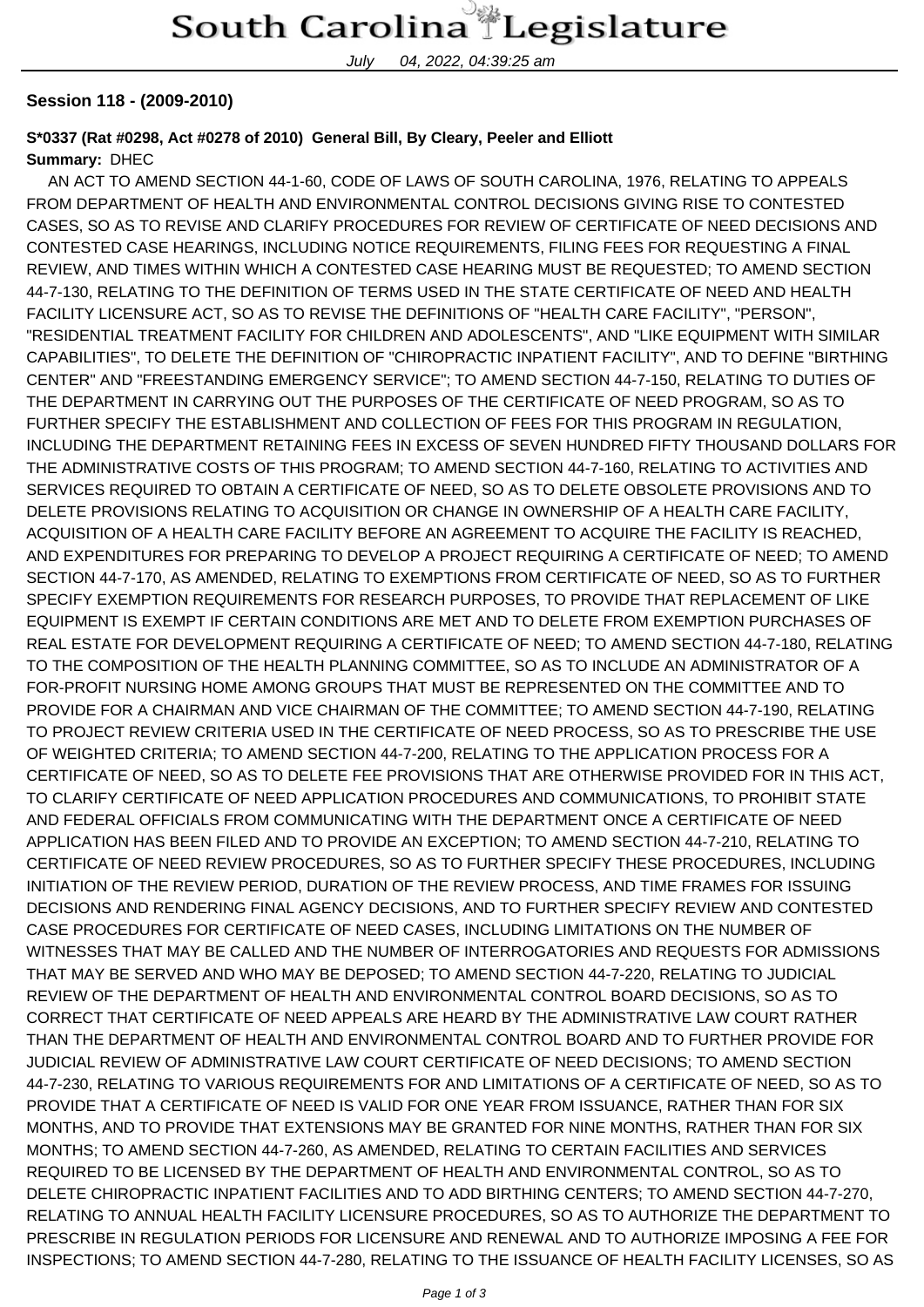## South Carolina Legislature

July 04, 2022, 04:39:25 am

TO AUTHORIZE THE DEPARTMENT TO PROVIDE IN REGULATION FOR PERIODS OF LICENSURE; TO AMEND SECTION 44-7-315, AS AMENDED, RELATING TO THE DISCLOSURE OF INFORMATION OBTAINED BY THE DEPARTMENT THROUGH HEALTH LICENSING, SO AS TO INCLUDE LICENSING OF ACTIVITIES AND TO DELETE OBSOLETE LANGUAGE; TO AMEND SECTION 44-7-320, RELATING TO GROUNDS FOR THE DENIAL, SUSPENSION, OR REVOCATION OF LICENSES AND THE IMPOSITION OF FINES, SO AS TO ALLOW BOTH SANCTIONS AGAINST A LICENSE AND THE IMPOSITION OF A FINE; BY ADDING SECTION 44-7-225 SO AS TO PROVIDE THAT THE ADMINISTRATIVE LAW COURT SHALL CONSIDER THE SOUTH CAROLINA HEALTH PLAN IN EFFECT WHEN A CERTIFICATE OF NEED APPLICATION WAS FILED AND MAY CONSIDER THE PLAN IN EFFECT WHEN MAKING A DECISION ON THE CERTIFICATE OF NEED; BY ADDING SECTION 44-7-285 SO AS TO REQUIRE HEALTH CARE FACILITIES TO NOTIFY THE DEPARTMENT OF A CHANGE IN FACILITY OWNERSHIP OR CONTROLLING INTEREST; BY ADDING SECTION 44-7-295 SO AS TO AUTHORIZE THE DEPARTMENT TO ENTER ALL LICENSED AND UNLICENSED HEALTH CARE FACILITIES TO INSPECT FOR COMPLIANCE WITH HEALTH LICENSURE AND CERTIFICATE OF NEED REQUIREMENTS; TO AMEND SECTION 1-23-600, AS AMENDED, RELATING TO ADMINISTRATIVE LAW COURT HEARINGS AND PROCEEDINGS, SO AS TO PROVIDE THAT IF AN ATTORNEY IS CALLED TO APPEAR IN ANOTHER COURT IN THIS STATE, THE ACTION IN THE ADMINISTRATIVE LAW COURT HAS PRIORITY AS APPROPRIATE; AND TO REPEAL SECTION 44-7-185 RELATING TO A TASK FORCE UNDER THE HEALTH CARE PLANNING AND OVERSIGHT COMMITTEE, TO STUDY HEART SURGERY AND THERAPEUTIC HEART CATHETERIZATIONS. - ratified title

| 01/28/09 | Senate        | Introduced and read first time SJ-8                                                                 |  |  |
|----------|---------------|-----------------------------------------------------------------------------------------------------|--|--|
| 01/28/09 | Senate        | <b>Referred to Committee on Medical Affairs SJ-8</b>                                                |  |  |
| 03/05/09 | Senate        | <b>Committee report: Favorable with amendment Medical Affairs SJ-5</b>                              |  |  |
| 03/06/09 |               | <b>Scrivener's error corrected</b>                                                                  |  |  |
| 03/24/09 | <b>Senate</b> | Special order, set for March 24, 2009 SJ-37                                                         |  |  |
| 03/25/09 | <b>Senate</b> | <b>Committee Amendment Adopted SJ-93</b>                                                            |  |  |
| 03/25/09 | <b>Senate</b> | <b>Amended SJ-93</b>                                                                                |  |  |
| 03/25/09 | <b>Senate</b> | Read second time SJ-93                                                                              |  |  |
| 03/26/09 |               | <b>Scrivener's error corrected</b>                                                                  |  |  |
| 03/26/09 | Senate        | Read third time and sent to House SJ-27                                                             |  |  |
| 03/31/09 | <b>House</b>  | Introduced and read first time HJ-24                                                                |  |  |
| 03/31/09 | <b>House</b>  | Referred to Committee on Judiciary HJ-27                                                            |  |  |
| 04/01/09 | House         | <b>Recalled from Committee on Judiciary HJ-74</b>                                                   |  |  |
| 04/01/09 | House         | Referred to Committee on Medical, Military, Public and Municipal Affairs HJ-74                      |  |  |
| 03/25/10 | House         | Committee report: Favorable with amendment Medical, Military, Public and Municipal Affairs          |  |  |
|          |               | <b>HJ-14</b>                                                                                        |  |  |
| 03/30/10 |               | <b>Scrivener's error corrected</b>                                                                  |  |  |
| 04/20/10 | House         | Debate adjourned HJ-51                                                                              |  |  |
| 04/20/10 | House         | Requests for debate-Rep(s). Hiott, Loftis, Littlejohn Parker, Forrester, Kirsh, Millwood, GR Smith, |  |  |
|          |               | JR Smith, Crawford, Toole, Frye, Huggins, Bedingfield, Hamilton, VS Moss, and AD Young HJ-94        |  |  |
| 04/27/10 | <b>House</b>  | Debate adjourned until Tuesday, May 4, 2010 HJ-123                                                  |  |  |
| 05/12/10 | House         | <b>Amended HJ-44</b>                                                                                |  |  |
| 05/12/10 | <b>House</b>  | Read second time HJ-44                                                                              |  |  |
| 05/12/10 | House         | Roll call Yeas-96 Nays-0 HJ-44                                                                      |  |  |
| 05/25/10 | <b>House</b>  | Read third time and returned to Senate with amendments HJ-118                                       |  |  |
| 05/27/10 | Senate        | House amendment amended SJ-68                                                                       |  |  |
| 05/27/10 | Senate        | <b>Returned to House with amendments SJ-68</b>                                                      |  |  |
| 06/01/10 | <b>House</b>  | Non-concurrence in Senate amendment HJ-21                                                           |  |  |
| 06/01/10 | House         | Roll call Yeas-0 Nays-93 HJ-21                                                                      |  |  |
| 06/01/10 |               | <b>Scrivener's error corrected</b>                                                                  |  |  |
| 06/01/10 | Senate        | Senate insists upon amendment and conference committee appointed Peeler, Hutto, Cleary              |  |  |
| 06/01/10 | House         | Conference committee appointed Reps. Harvin, Harrison, and Ballentine HJ-108                        |  |  |
| 06/01/10 | Senate        | Conference report received and adopted SJ-65                                                        |  |  |
| 06/02/10 | <b>House</b>  | Conference report received and adopted HJ-28                                                        |  |  |
| 06/02/10 | House         | Roll call Yeas-97 Nays-0 HJ-28                                                                      |  |  |